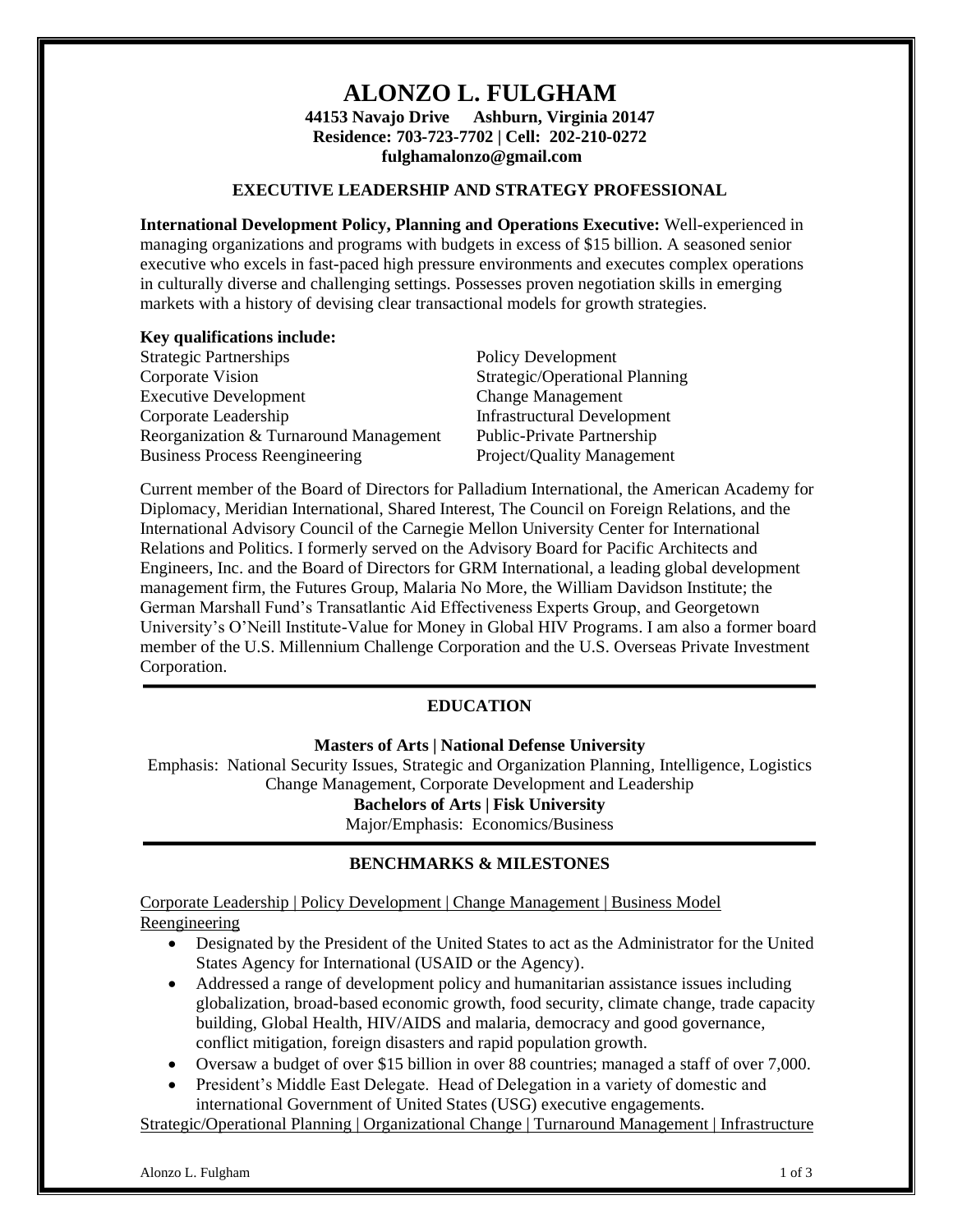- Served as the organization's first-ever Chief Operating Officer with full executive authority for leading USAID's overall revitalization, improving qualitative organizational performance, and managing organizational and cultural change.
- Oversaw the formulation and implementation of USAID's Civilian Military policy and strategic planning, oversaw the Agency's program and management reforms, and provided leadership on humanitarian assistance objectives.
- Reintroduced effective corporate systems for rigorous budget planning, policy and program analysis, policy development and formulation, and strategic planning.

# **PROFESSIONAL EXPERIENCE**

### **Executive Vice President-Defense/Homeland** VIATEQ

Corporation March 2020 — present, McLean, VA.

VIATEQ is a certified SBA, SDB, and Minority owned company employing over 80 career professionals in 8 states, and CONUS (United States territory, including the adjacent territorial waters, located within North America between Canada and Mexico) Operations.

- Working with senior leadership to direct management and teams tasked with Application Development and Management, Cyber and Information Security Services, Call Center and Help Desk, and Program Management and Business Operations.
- Adding my proven experience and deep past performance serving federal missions, spanning national security, financial and regulatory, and civilian programs. Joined a leadership team comprising former senior government managers, Business Operation Support SME's, and doctorate level technical advisors.

**[President](https://www.linkedin.com/search?search=&title=Vice+President+for+Strategy+and+Sustainable+International+Development&sortCriteria=R&keepFacets=true¤tTitle=CP&trk=prof-exp-title)** Galileo Energy Partners, BV

July 2016 – Dec. 2019, London, UK and Washington, D.C.

Galileo Energy Partners, LLC, headquartered in London, UK, is an integrated development and investment company focused on the energy and mining sectors in Africa.

• Served as chief executive and global business strategist as firm sought to consolidate current holdings, strengthen existing partnerships, and expand into new markets in Africa and the Asian Pacific regions. Utilized deep knowledge principals and players within international energy, environment, infrastructure and sustainable development arenas to strategically position the GEP for exponential growth and profitability.

**Senior Vice President for Strategy and Sustainable International Development** - CH2M HILL July 2012 – December 2015, Washington D.C.

Developed and promoted healthy balance between competition and collaboration as the firm sought to solve complex engineering problems in the face of extreme infrastructure, environment, and climate change challenges in new and emerging markets.

- Identified and secured new business in sustainable development, climate science and public health and security.
- Utilized broad experience and knowledge of the international development marketplace to strategically position the company as it expanded in new markets and remained competitive in the environmental industry sector.

March 2012 – present, Washington D.C.

**Founder and [Principal](https://www.linkedin.com/search?search=&title=Founder+and+Principal&sortCriteria=R&keepFacets=true¤tTitle=CP&trk=prof-exp-title)** TJM [International](https://www.linkedin.com/search?search=&company=TJM+International+Consultants%2C+LLC&sortCriteria=R&keepFacets=true&trk=prof-exp-company-name) Consultants, LLC